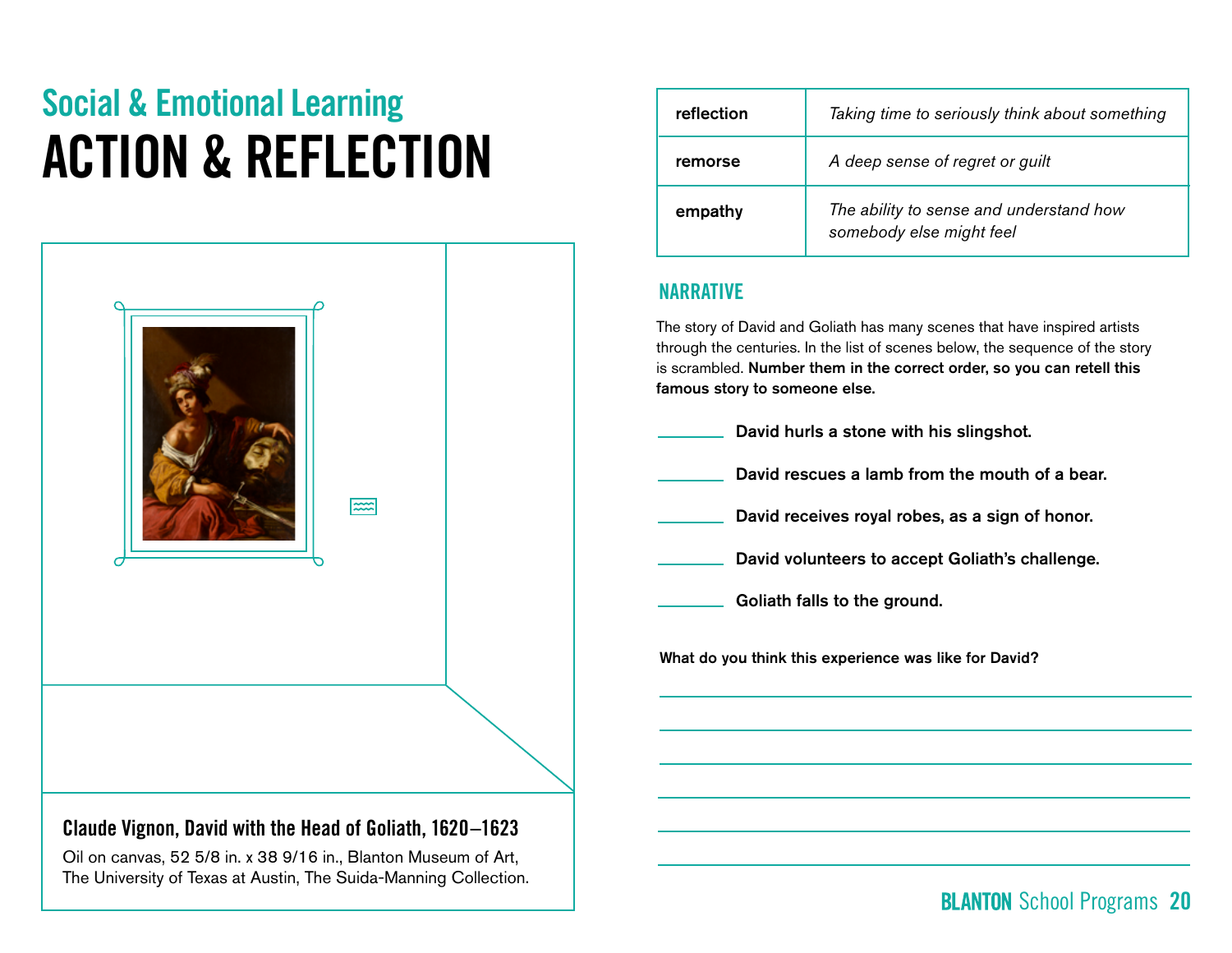Can you think of a situation in which you had to be brave? Write down some key scenes from your story.

How did this experience affect you?

How did your actions affect others?